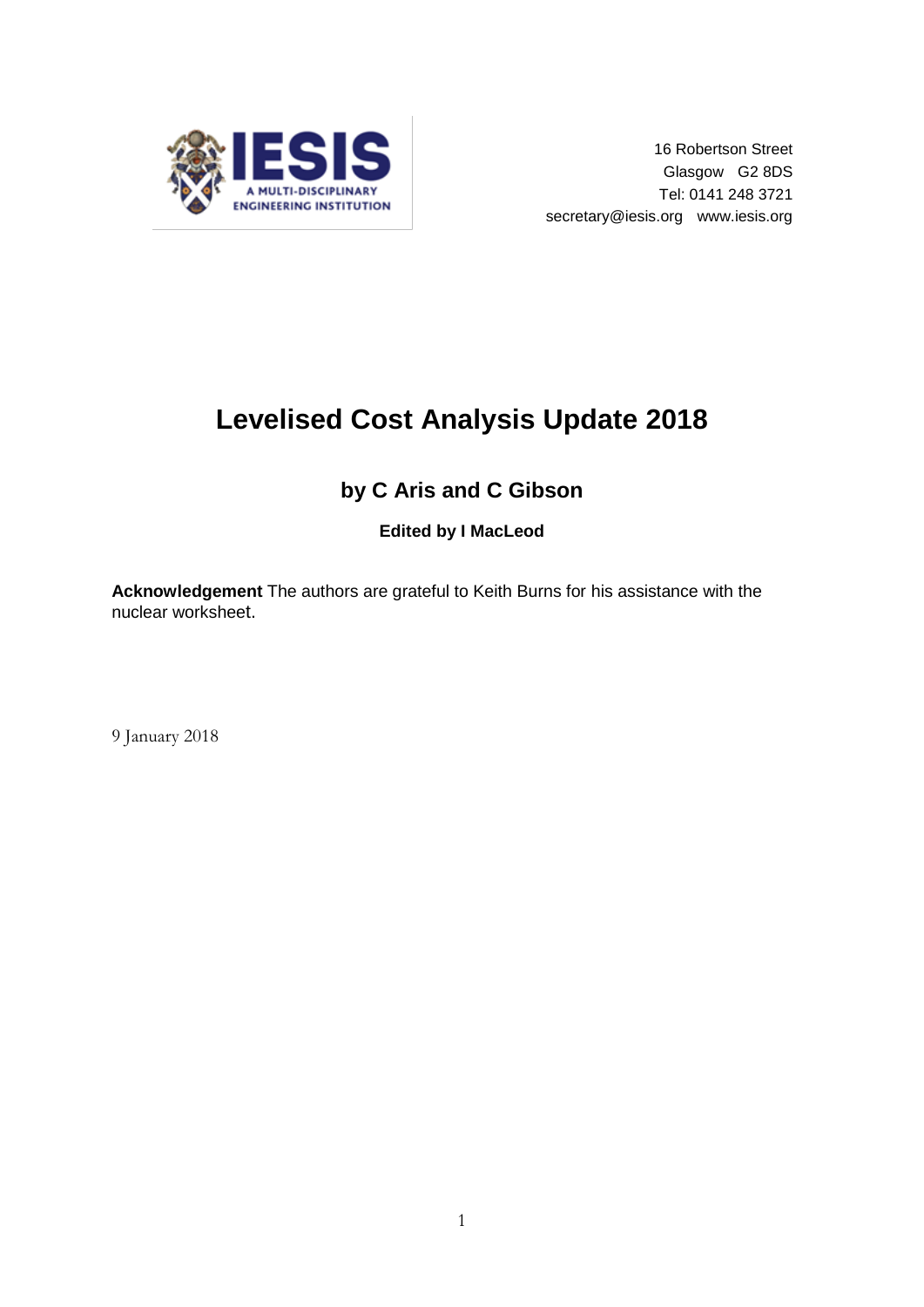### **Disclaimer:**

'This document has been prepared in good faith, and endeavours have been made to make it as objective as possible using the authors' expertise together with reference to other documents. However, the results are for a specific set of input data chosen by the authors, and IESIS and the authors accept no liability for any loss or damage to others as a result of relying on information in this paper.'

November 2017

### **Contents**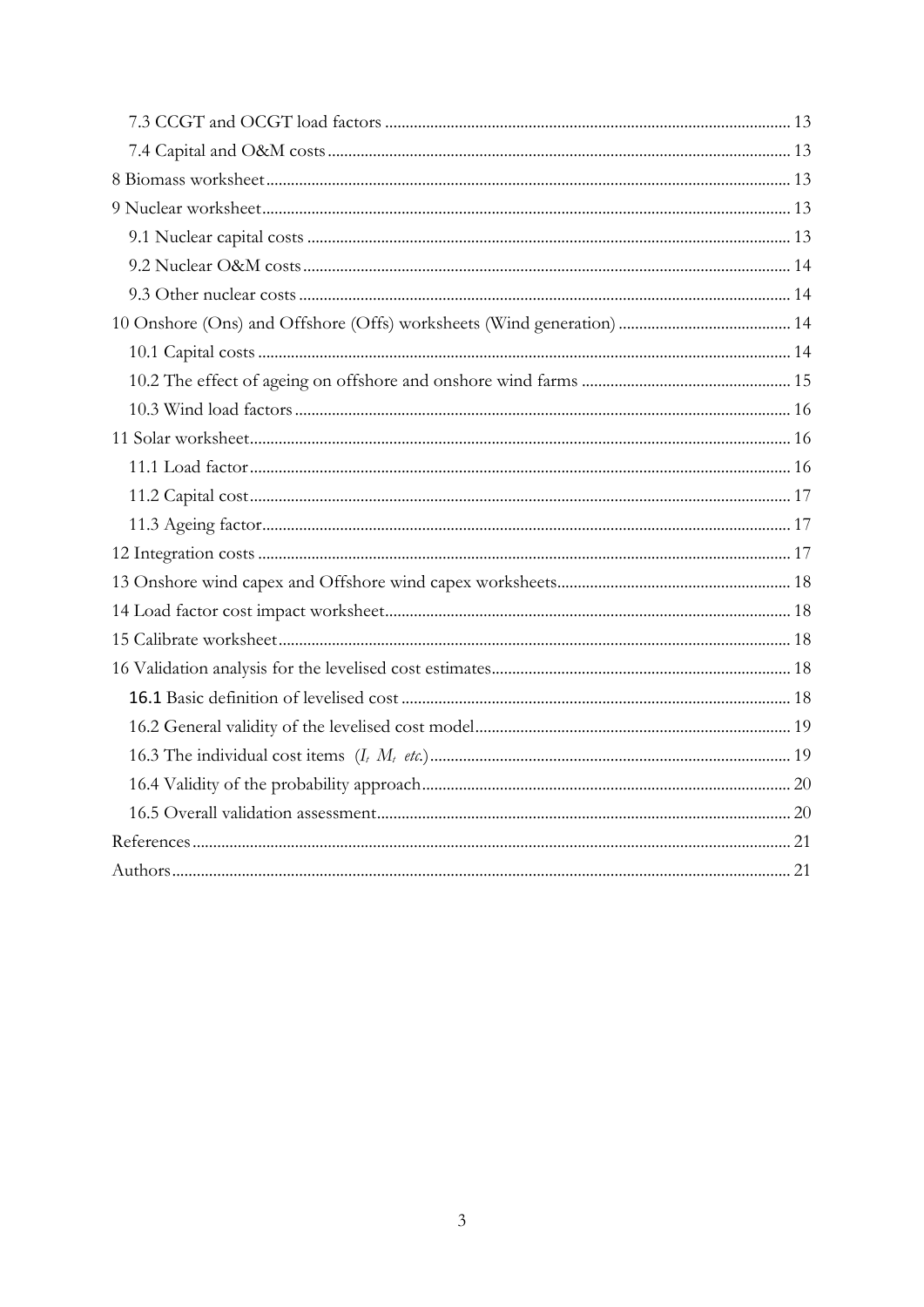### **Role of levelised cost estimates**

<span id="page-3-0"></span>It should be borne in mind that Levelised Cost Studies should not be used as a planning tool. Planning should be done using Total System Cost analysis which would take account of the characteristics of the particular system e.g. the shape of the load curve, the existing and follow-on generation plant, the existing transmission system etc.

The levelised cost methodology was developed to inform long-term strategic discussions on the relative costs of various types of generating plant. All the costs to the customer of a type of plant should be included e.g. System Integration Costs. The studies should be done at current prices, but with any forecast 'real' cost changes included. Re-financing could be considered if the riskiness of the project is forecast to change over its life. It is not necessary to include 'general inflation' since this could vary over the life of a project and is 'unknown' on long timescales. Also, changes to the discount rate used over the life would be required.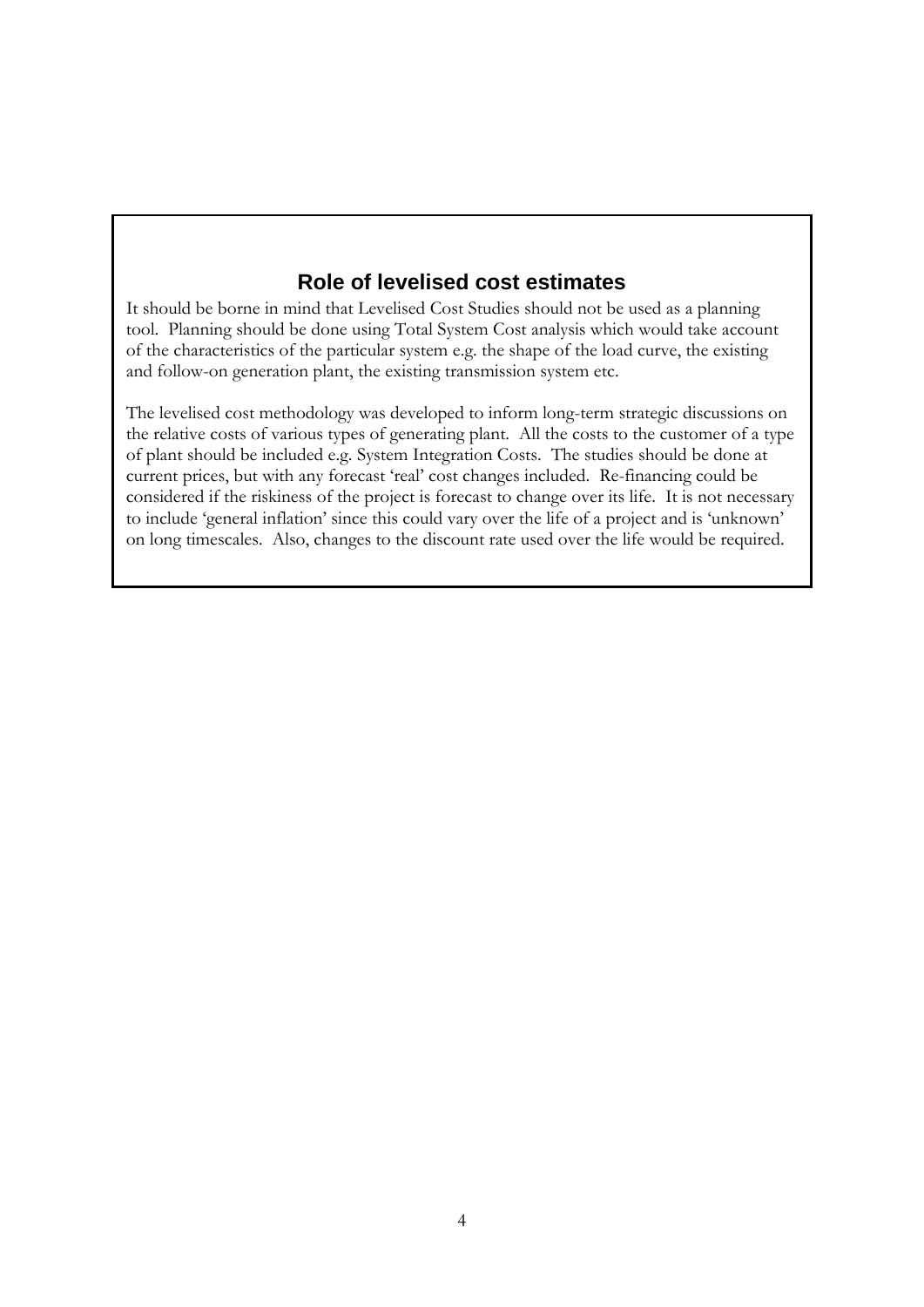# <span id="page-4-0"></span>**Summary**

The first version of the IESIS levelised cost spreadsheet was published in 2011 Since that time we have seen a rapid expansion of UK electricity generation using wind turbines and solar panels. A similar expansion of generation using roof-top and ground mounted solar panels has occurred. Further, papers have been written studying the ageing of both technologies and its impact upon production. In 2016 we published a revision that responded to these changes by including

- 1. An analysis of historic onshore and offshore wind farm capital costs and capacity factors,
- 2. A new analysis of the levelised costs for solar generation, and
- 3. Inclusion of reported ageing effects on both wind and solar generation.
- 4. Creation of a new coal with carbon capture analysis sheet in which progress at the Boundary Dam (and other) project is considered.

The 2016 levelised cost paper standardised the calculation method and presentation for all fossil fuel generators, and improved the macro analysis tool so that users could explore the sensitivity of the levelised cost calculation to various parameters.

This 2017 version includes the contribution of decommissioning costs and income within the levelised cost of electricity calculation.

System integration costs can be included for all technologies as appropriate. These costs have three components:

- 1. The capital cost of any new or modified transmission required to support the technology connection to the transmission grid. Extra costs for maintenance are not included.
- 2. The cost of planning reserve plant required to address technology intermittency problems, and
- 3. The cost of system integration charges required from an external service provider if the generator cannot provide response, frequency control, and other grid services.

Marginal system line losses that are not included in the estimates could be significant.

A sensitivity analysis can be performed for each of these charges - see Section 2

The four variants of coal generation in the previous version of the spreadsheet have been reduced to two: with and without carbon capture. The Severn Barrage scheme has also been dropped (it is still included in the 2011 spreadsheet if required).

Other small modifications have been made to the gas and nuclear generation sheets.

In Sections 5 to 11 of this document we describe some of the settings for the values of input variables used in the published version of the spreadsheet, with supporting evidence for their choice.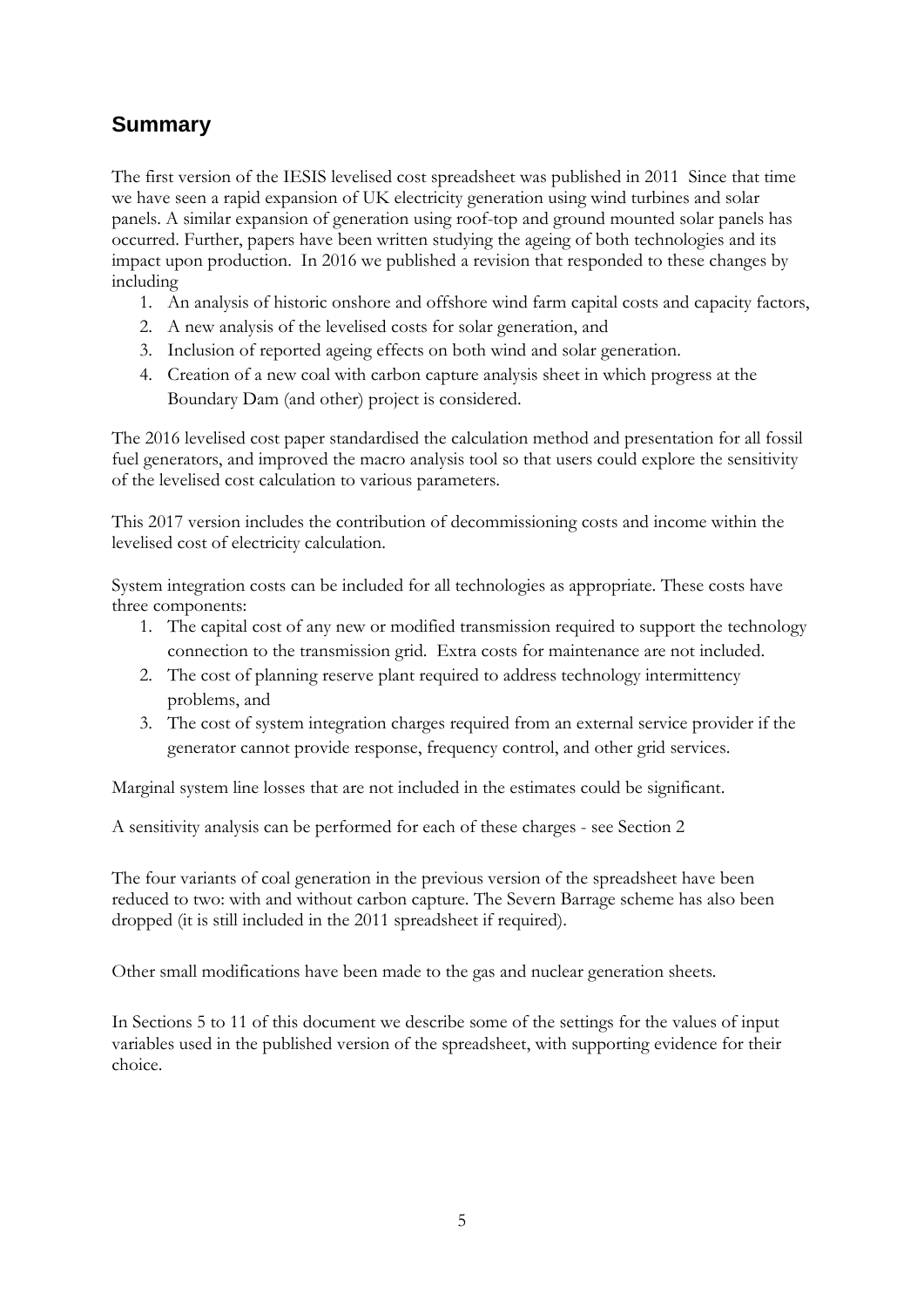# <span id="page-5-0"></span>**1 Definitions**

### <span id="page-5-1"></span>**1.1 Levelised Cost**

A description and validation analysis for levelised cost is given in Section 16.

**LCOE** (cell O15) is the 'Levelised Cost of Electricity' i.e. the cost of production of energy by a particular method.

**System Integration Costs** (Cell O23) are defined in Section 12.

**Total System Cost** (Cell P24) is the sum of LCOE and the System Integration Costs.

#### <span id="page-5-2"></span>**1.2 Financial variables**

**Overall borrowing rate** (D14) = Debt discount rate(D13) x Gearing(D12) + Equity return(D11) x  $(1 - \text{Gearing}(D12))$ 

The gearing (or gearing ratio) is the proportion of the finance that is provided by debt relative to the total finance provided. For example, if the gearing ratio is 0.4 then 40% of the funding is from debt and 60% is from equity.

The financial method used is based on 'real' costs and therefore neither tax nor inflation is included in the calculation. However, the cost of debt assumes the developer receives tax relief.

### <span id="page-5-3"></span>**1.3 Load Factor**

For the purposes of the spreadsheet the load factor is defined as:

**Load Factor**  $=$  plant availability x availability of the prime source of energy

'Plant availability' is a factor that represents the average time that plant will be available to generate taking account of time when the plant may be shut down for maintenance. The 'availability of the prime source of energy' is expressed as a factor on installed capacity.

**Thermal generation:** The availability of the prime source of energy is taken as 1.0 for thermal plant (assuming that there is sufficient fuel storage on site). Therefore the value of the load factor used in data cell D15 for thermal plant represents the plant availability. This results in a minimum cost prediction for these types of generation in relation to load factor. If the levelised cost is used in further calculations, say, to provide an approximation of Total System Costs for a particular power system, the estimate of levelised cost would be modified at that point for that circumstance. For example, preferential running for renewables or nuclear would modify the estimated load factors for other types of thermal generation and hence would predict higher values of cost .

**Wind and solar generation:** The plant availability is taken as 1.0 in year zero but is modified by an ageing factor – see Section 1.4.

The availability of the prime source of energy for wind and solar are both weather related. Therefore the availability factor will be different every time it is estimated. Predictions can be made (references 1,2) or the factor can be based on observations of output from generators.

### <span id="page-5-4"></span>**1.4 Ageing discount factor**

This factor is a measure of the rate of reduction of production of a generator with time.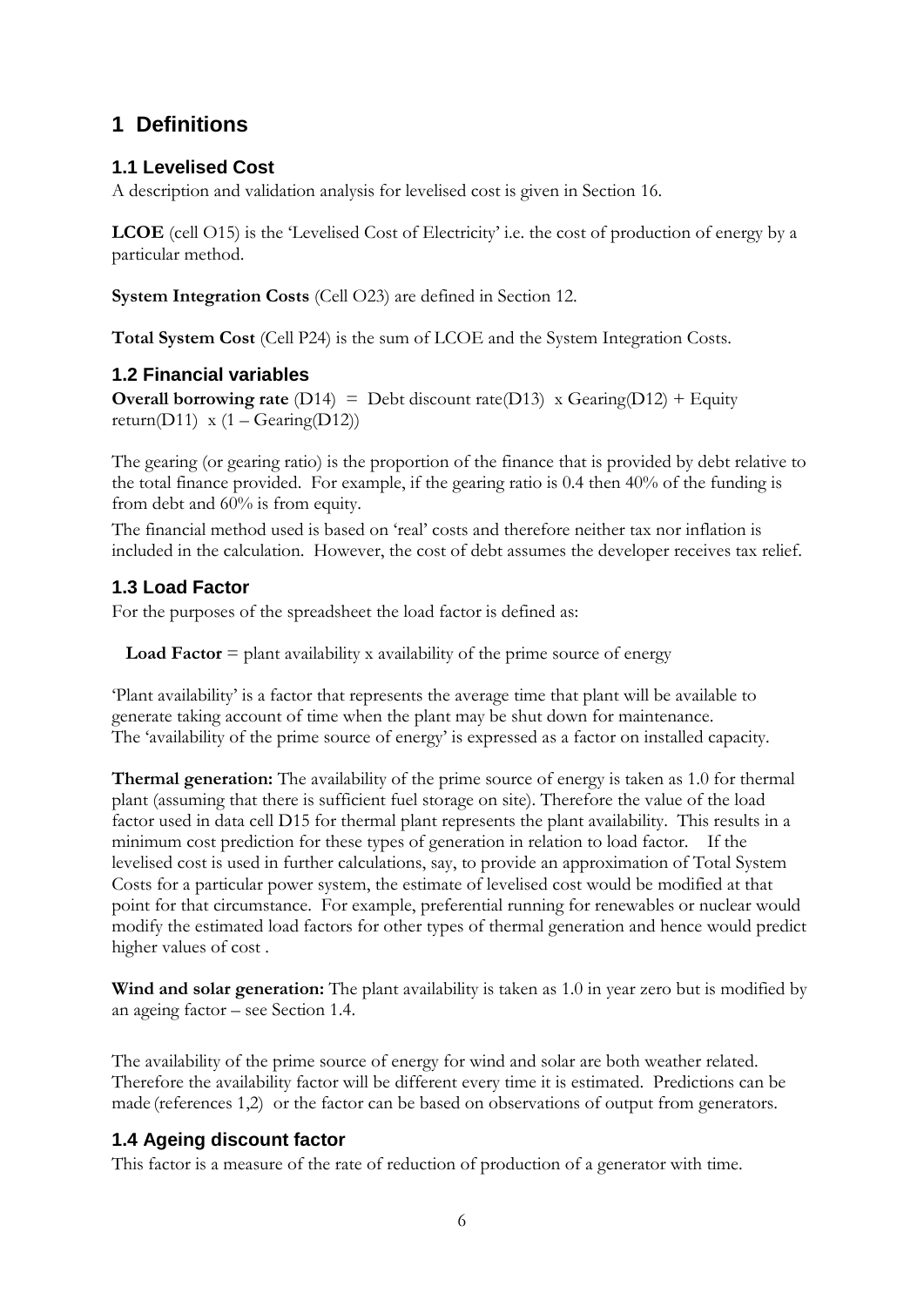The data value in Cell D22 is for the per annum rate of reduction as a proportion of the plant availability.

For wind and solar generation the values of ageing factor used are discussed in Sections 10.2 and 11.3

For thermal generators it is assumed that sufficient O&M cost is included to ensure zero ageing effect - hence an ageing factor of zero is used.

# <span id="page-6-0"></span>**2 Technology sheets overview**

### <span id="page-6-1"></span>**2.1 Layout**

All of the sheets have the same layout and calculation method apart from the nuclear sheet which has some variation to deal with fuel cost and fuel waste handling.

Each sheet has six main calculation areas (Figure 1), each with different coloured backgrounds.

- a. Development of Levelised Cost of Electricity LCOE (Green background).
- b. Transmission costs (Blue)
- c. Planning Reserve Costs (Brown)
- d. Decommissioning Costs and Income (Purple)
- e. System Response Charges (Buff Green see cell G22)
- f. Macro Calculation Area (Grey)



**Figure 1** Overview of the LCOE calculation sheets

A description of incidence of expenditure is required for capital, transmission reinforcement, and reserve OCGT; this common area is G4:Q8.

All cells with a black background and white text are user input parameters which users can change as required. The incidence of expenditure boxes (H6: Q8) are so coloured as they can be set by the user, provided they sum to 100.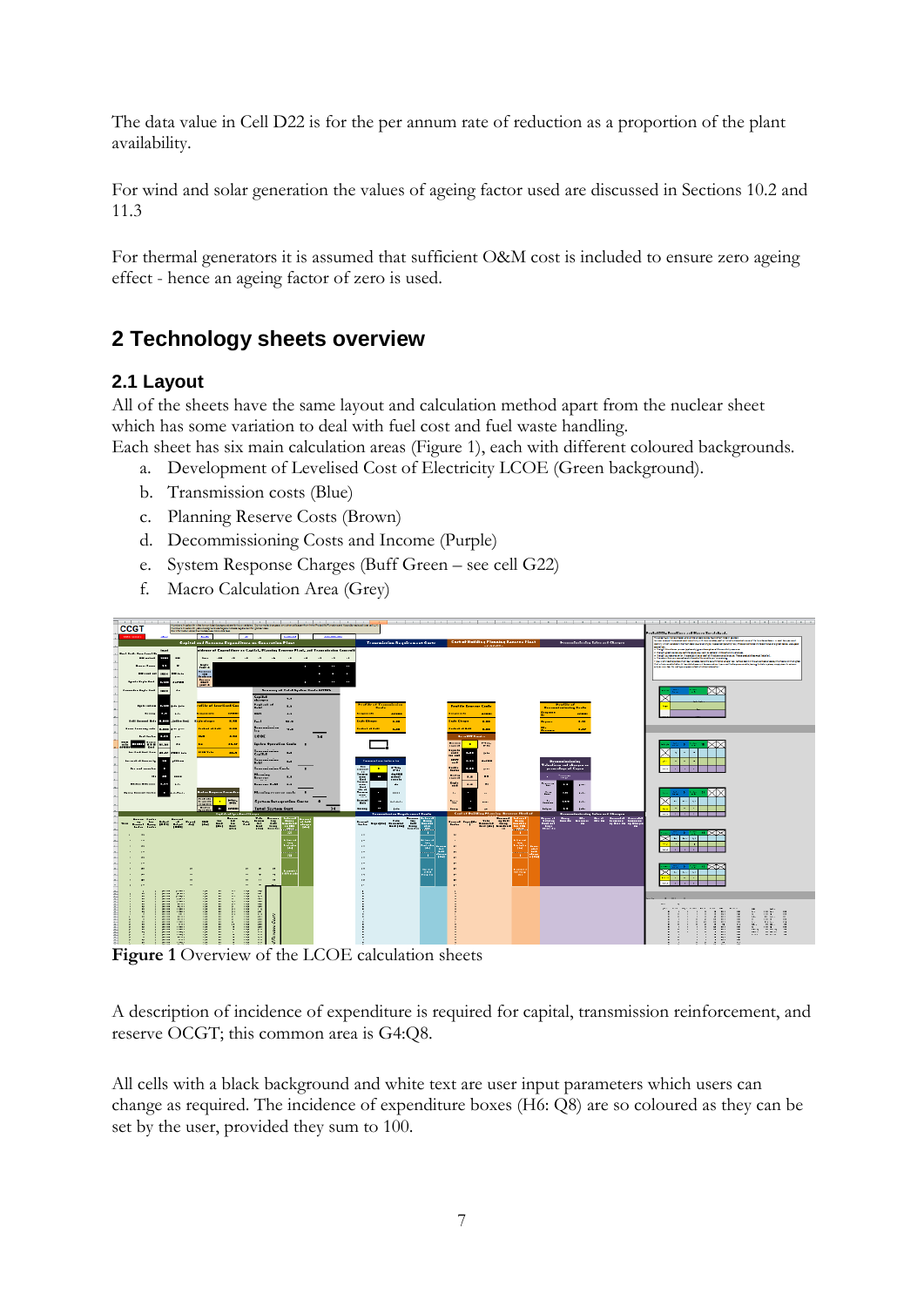The nuclear sheet has two additional parameters for the LCOE calculation. These deal with waste handling charges. See cells D23:24.

There are three cells with black text upon a pale yellow background – H23, S19, Y16. Each can be set to either 0 or 1. These are flags which the user must set to indicate whether the costs are to include transmission, reserve or response charges.

Each sheet has two types of calculation result tables, separately coloured:

- a. Calculation results for each separate cost area coloured (Dark Yellow). There are four of these: G11:I16, R11:T14, X11:Z14, AD11:AD14,
- b. Levelised Costs with System Integration Costs (Dark Grey) K9:P24 LCOE is 'Levelised Cost of Energy' i.e. the cost of producing the energy. The System Integration costs are defined in Section 12.

### <span id="page-7-0"></span>**2.2 Calculation methods**

There are two ways of calculating levelised cost:

- a. Change input parameters (white font on black) gives immediate estimates of levelised cost.
- b. Exploring the sensitivity of levelised costs to changes in input parameters.

The spreadsheet includes a facility that allows the user to explore the sensitivity of the levelised cost to varying parameter costs, each with a different probability. Up to four parameters can be selected for inclusion in this sensitivity analysis. The facility takes the form of an Excel macro that is initiated by a macro button (cell A2) on each worksheet), and a macro scratchpad area. Use of this sensitivity analysis macro is optional.

The macro scratchpad area (Cols AJ:AZ):

- a. is headed with a description of how to use the scratchpad
- b. allows the user to configure the parameter values and probabilities. The user can enter a range of up to six pairs of data and probability values for any four of the input parameters
- c. displays the results of the macro calculations.

#### <span id="page-7-1"></span>**2.3 Sensitivity analysis: an example**

We wish to determine the sensitivity of CCGT costs to

- a. Fuel prices
- b. Efficiency
- c. Fuel cost escalation
- d. Load factor

In the scratchpad data entry areas we configure each of these parameters with a range of values each with a corresponding probability, as shown below (Figure 2).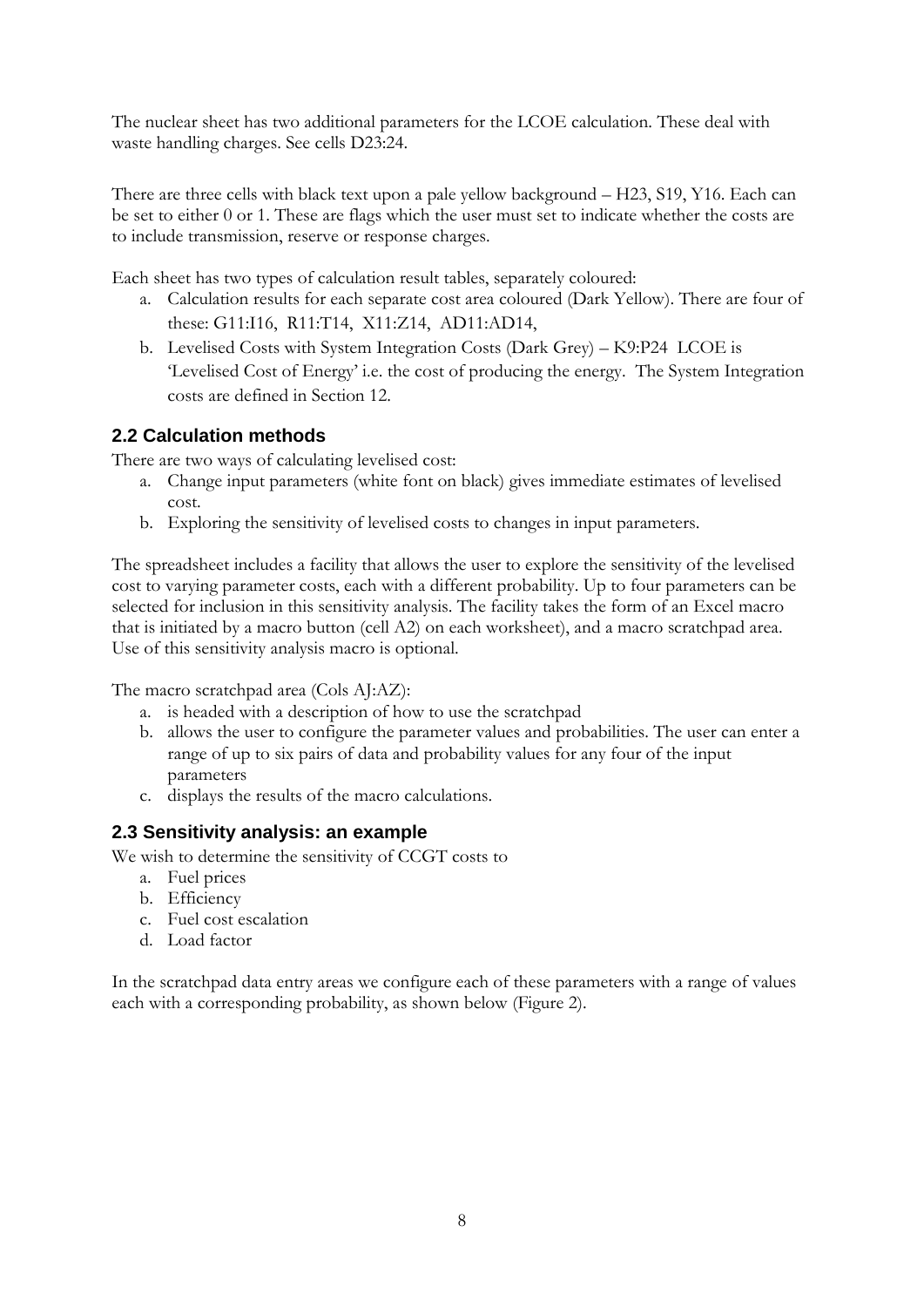| <b>Fuel Cost</b><br>p/therm | Variable<br>Column letter |     | Variable row<br>number |  |  |
|-----------------------------|---------------------------|-----|------------------------|--|--|
|                             | P1                        | P2  | P3                     |  |  |
| p/Therm                     | 25                        | 35  | 45                     |  |  |
| Probability                 | ∩ ∩<br>U.Z                | 0.4 | 0.4                    |  |  |

| Efficiency        | Variable<br>Column letter |         | Variable row<br>number | つ 4 |  |
|-------------------|---------------------------|---------|------------------------|-----|--|
|                   | Low                       | Central | High                   |     |  |
| <b>Efficiency</b> | 0.58                      | 0.59    | 0.6                    |     |  |
| Probability       | 0.3                       | 0.4     | 0.3                    |     |  |

| Fuel escalator | Variable<br>Column letter |         | Variable row<br>number | 19 |  |
|----------------|---------------------------|---------|------------------------|----|--|
|                | Low                       | Central | High                   |    |  |
| Esc% pa        | $-0.02$                   |         | 0.01                   |    |  |
| Probability    | 0.3                       | 0.5     | ሰ ?                    |    |  |

| Load Factor        | Variable<br><b>Column letter</b> |         | Variable row<br>number | 15 |  |
|--------------------|----------------------------------|---------|------------------------|----|--|
|                    | Low                              | Central | High                   |    |  |
| <b>Load factor</b> | 0.8                              | 0.85    | 0.9                    |    |  |
| Probability        | 0.2                              | 0.6     | ר ח                    |    |  |

Figure 2 Macro parameter/probability dada entry boxes

Note that the probabilities in each table have to sum to 1. If they don't, a warning box appears to the right of the table.

The macro runs through the calculation of levelised cost for each and all of the combinations of these parameters and calculates the corresponding combined probabilities. In this example, there will be 3<sup>4</sup> results, which will be listed in ranked order of levelised and total system cost. The probability of each resultant LCOE, and the cumulative probability are also shown see Figure 3.

| p/Therm | Efficiency | Esc% pa          | Load<br>factor | Probability | Cum<br>Prob | <b>LCOE</b> | <b>Total System</b><br>cost |
|---------|------------|------------------|----------------|-------------|-------------|-------------|-----------------------------|
| 25      | 0.6        | $-0.02$          | 0.9            | 0.0036      | 0.0036      | 24.93       | 24.93                       |
| 25      | 0.59       | $-0.02$          | 0.9            | 0.0048      | 0.0084      | 25.14       | 25.14                       |
| 25      | 0.58       | $-0.02$          | 0.9            | 0.0036      | 0.012       | 25.35       | 25.35                       |
|         |            |                  |                |             |             |             |                             |
|         |            |                  |                |             |             |             |                             |
| 35      | 0.58       | $\mathbf 0$      | 0.9            | 0.012       | 0.36        | 33.30       | 33.30                       |
| 35      | 0.6        | $\boldsymbol{0}$ | 0.85           | 0.036       | 0.396       | 33.37       | 33.37                       |
| 35      | 0.59       | $\overline{0}$   | 0.85           | 0.048       | 0.444       | 33.70       | 33.70                       |
| 35      | 0.58       | $\mathbf 0$      | 0.85           | 0.036       | 0.48        | 34.05       | 34.05                       |
| 35      | 0.6        | $\mathbf 0$      | 0.8            | 0.012       | 0.492       | 34.21       | 34.21                       |
|         |            |                  |                |             |             |             |                             |
|         |            |                  |                |             |             |             |                             |
| 45      | 0.58       | 0.01             | 0.85           | 0.0144      | 0.9888      | 42.17       | 42.17                       |
| 45      | 0.59       | 0.01             | 0.8            | 0.0064      | 0.9952      | 42.53       | 42.53                       |
| 45      | 0.58       | 0.01             | 0.8            | 0.0048      | 1           | 43.01       | 43.01                       |

**Figure 3** Macro sensitivity analysis results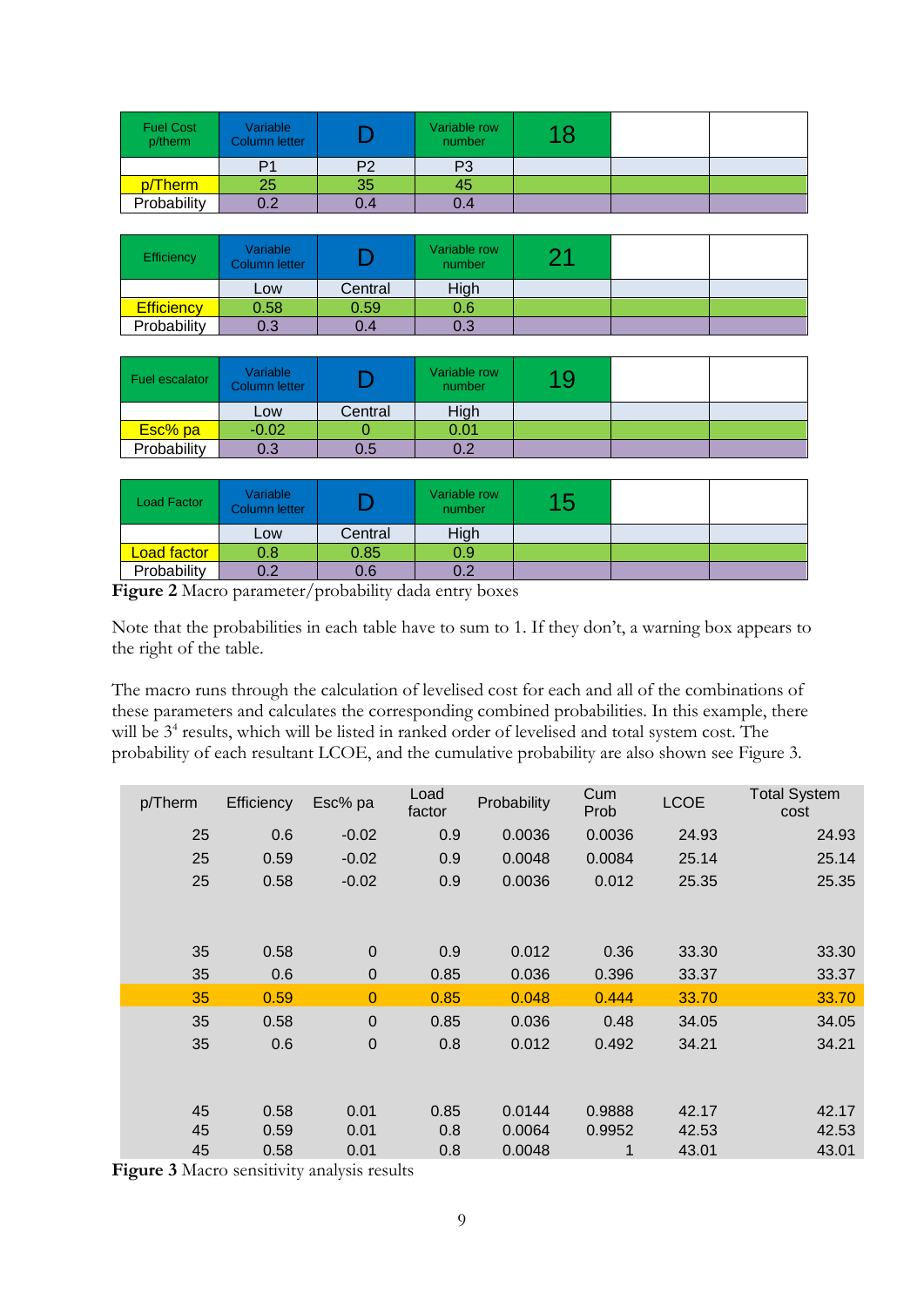Note: if the probabilities of each variable have not summed to 1, then the cumulative probability value at the bottom of the table will not be 1.

During the sensitivity analysis the macro finds the scenario with the highest probability, and at the end of the calculations it will load the spreadsheet with the component parameters that generate this result. If there are two or more such results, the lowest LCOE result will be selected.

When the spreadsheet is downloaded from the IESIS website the parameters will have been set with reference to previous surveys of historic data and by operation of a sensitivity analysis determined by the authors of this work.

### <span id="page-9-0"></span>**2.4 Charts**

Three charts are derived from the macro analysis and appear in each worksheet in the cell range A108:U136, see Figure 4.



**Figure 4** Overview of the charts area on each calculation sheet

### <span id="page-9-1"></span>2.4.1 Total System Cost versus cumulative probability

This chart can be interpreted as follows:

- For a point on a curve with value of levelised cost C and probability P,  $\overline{P}$  is the probability that the cost will be not less than C
- Examples:

At  $P = 0.1$  there is a 10% chance that the cost will be less than the chart value - and hence a 90% chance that the cost will be greater than this value.

At  $P = 0.5$  there is a 50% chance that the cost will be less than the chart value.

At  $P = 0.9$  there is a 90% chance that the cost will be less than the chart value - and hence there is a 10% chance that the cost will be greater than the chart value.

The slope of the curve is a measure of the degree of uncertainty in the predictions. Flat slopes infer low uncertainty. Steep slopes infer high uncertainty.

#### <span id="page-9-2"></span>2.4.2 Plots of levelised and total system cost against probability

The horizontal axis is the levelised cost (i.e. the Total System Cost) from the column below AR46. The vertical axis is probability from the column below AO46. For the wind and solar charts the values for LCOE are also plotted (red dots).

#### <span id="page-9-3"></span>2.4.3 Whisker charts

These charts, also known as 'box and whisker', relate only the values of total system cost and do not use the values of probability. The data is the set of values of levelised cost starting in Cell AR46.

Figure 5 shows the definitions of the lines in the whisker diagram.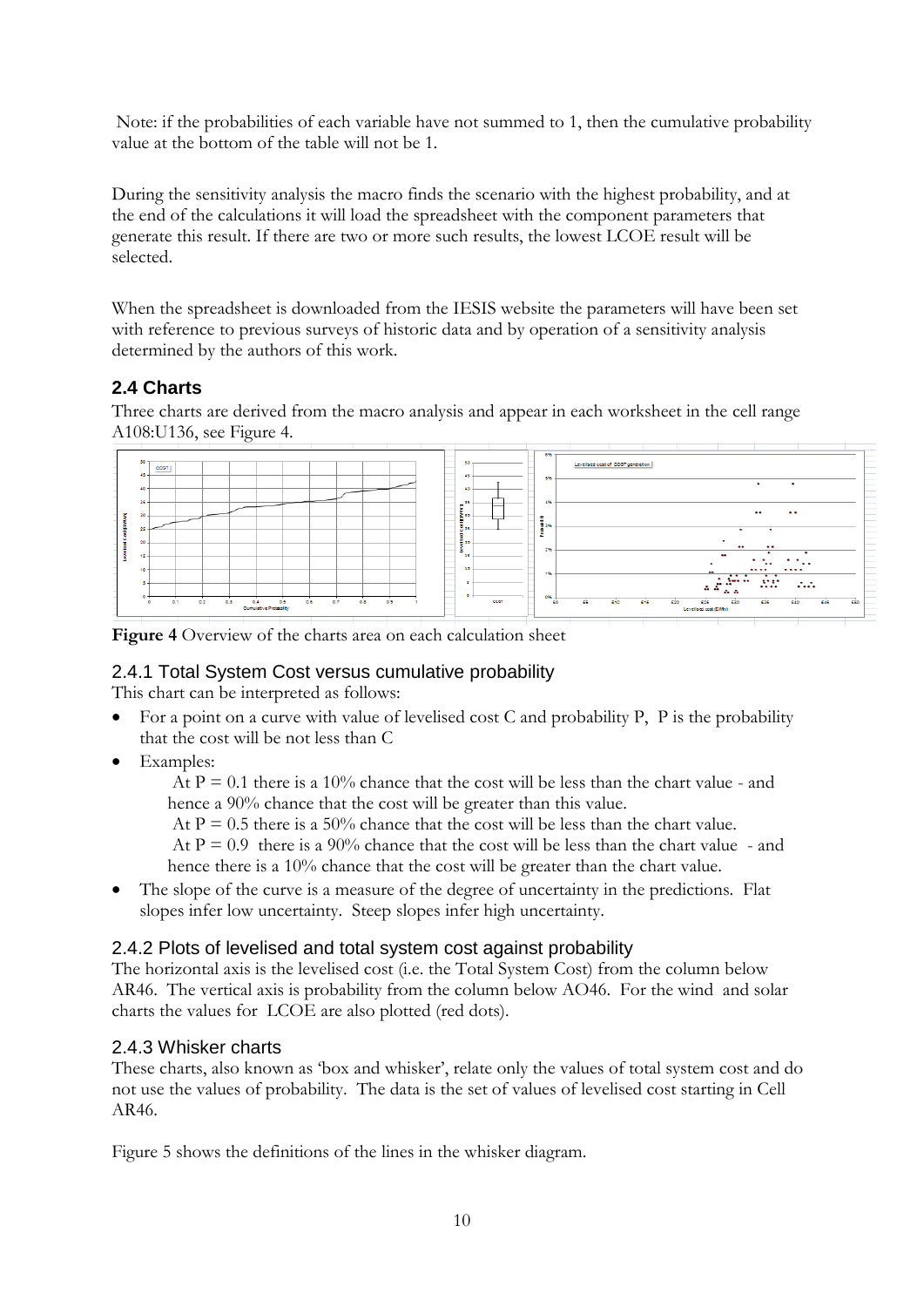The *quartiles* are the value of the numbers in the set that divides the set into quarters. How the quartiles are defined depends on the function used. The macro calls a user defined function *quantile.* This function is explained [here.](http://datapigtechnologies.com/blog/index.php/why-excel-has-multiple-quartile-functions-and-how-to-replicate-the-quartiles-from-r-and-other-statistical-packages/) The calls on *quantile* in the macro are for Method 8.



<span id="page-10-0"></span>

# **3 Intro worksheet**

<span id="page-10-1"></span>This provides background information for the spreadsheet and a list of amendments.

# **4 Main Charts worksheet**

This worksheet shows charts for comparison of costs against cumulative probability for (a) renewable generation, (b) thermal generation and (c) coal options.

<span id="page-10-2"></span>Also included in this sheet are whisker diagrams for costs for the different types of generation.

# **5 Coal1 worksheet (no carbon capture)**

This worksheet is provided so as to be able to assess the extra cost of Coal with Carbon Capture and Storage (CCS)

### <span id="page-10-3"></span>**5.1 Capital cost**

Capital Costs from Reference 3 for a NOAK of £1768/kW are used

### <span id="page-10-4"></span>**5.2 O&M cost**

The central figure for O&M of £102.8m/year (including insurance, excluding transmission) was taken from Reference 3

### <span id="page-10-5"></span>**5.3 Fuel costs**

Reference 3 uses Fuel Costs supplied by DECC and takes the average of these over the period 2015 to 2030. This study uses a different approach: it takes the average central forecast cost for these 15 years of \$80/t as the cost in Year 0 then escalates this at  $3\%$  p.a. The Year 0 Cost is equivalent to  $20p/\text{therm or } f(17.3)/\text{MWh}$  s.o. (sent out)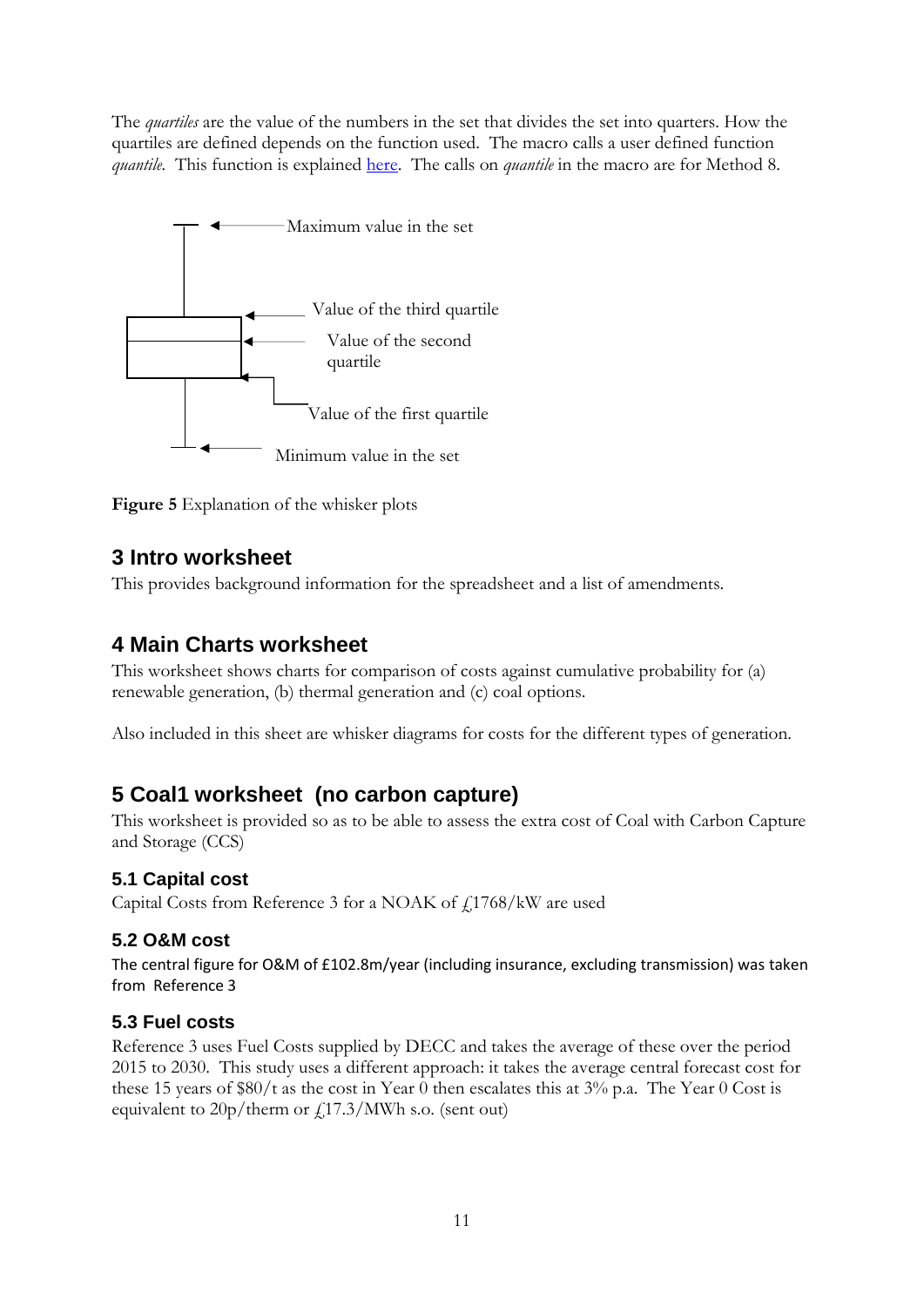# <span id="page-11-0"></span>**6 CoalCCS worksheet (Coal with carbon capture and storage)**

The Canadian Boundary Dam project (ref 4) gives us firm figures for capital costs and production levels of the operational carbon capture station. There are also projections for future developments and costs (lower and higher) which can be taken into account, see Table 1.

|               | Possible future carbon capture capital costs |        |        |     |  |  |  |
|---------------|----------------------------------------------|--------|--------|-----|--|--|--|
| Capex (£m/MW) | £11.8                                        | £9.45  | £12.66 | £8  |  |  |  |
| Probability   | $20\%$                                       | $30\%$ | $30\%$ | 20% |  |  |  |

<span id="page-11-1"></span>**Table 1** Possible carbon capture capital costs.

# **7 CCGT and OCGT worksheets (Gas generation)**

#### <span id="page-11-2"></span>**7.1 Gas price**

The current price (October 2017) of gas on NYMEX Henry Hub is 3.02 USD/ MBTU i.e. 23p/therm, see Figure 8.1. The 50 week average (red) suggests a central price of 3.2 USD/MBTU (25p/therm) with a probability of 52%; a low figure of 3USD/MBTU (23p/therm) with a probability of 24%; and a high figure of 3.4 USD/MBTU (26p/therm) with a probability of 24%. These prices are for a market supplied with gas extracted by fracking. The UK wholesale gas price is currently (October 2017) 44 p/therm. Inspecting the last two years of gas price movements, we have set the fuel cost probabilities as shown in Table 2. These gas prices will also apply to the OCGT technology sheet.

|                     | Possible gas prices |     |     |  |  |  |
|---------------------|---------------------|-----|-----|--|--|--|
| Gas price (p/therm) | 25                  | 35  | 45  |  |  |  |
| Probability         | 0.2                 | 0.4 | 0.4 |  |  |  |

**Table 2** Expected UK gas prices (p/therm).

(These observations suggest that if UK gas extraction using fracking is a success, the cost of CCGT and OCGT could fall by 25-30 %.), see Figure 6.

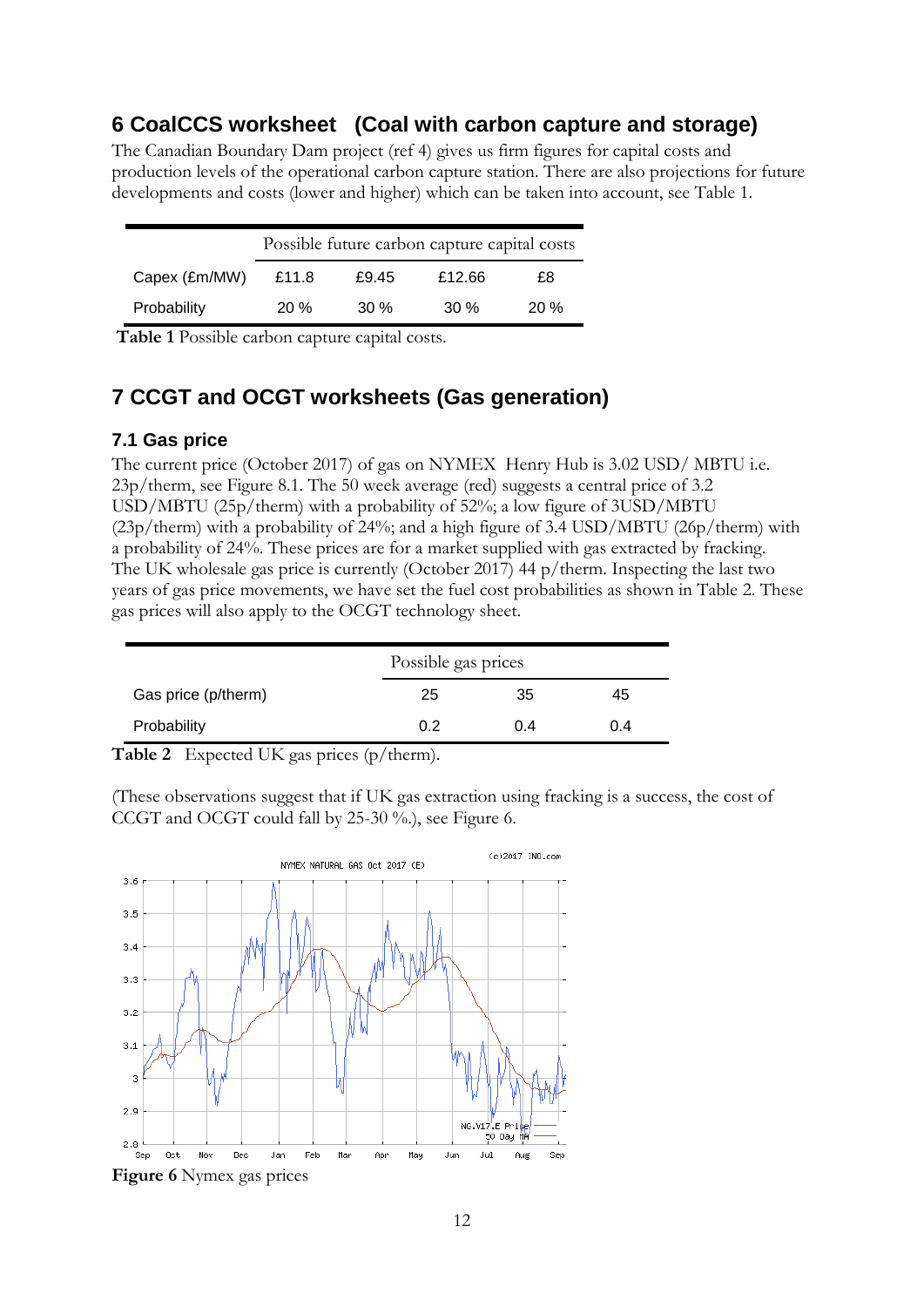### <span id="page-12-0"></span>**7.2 Gas price escalation**

We have set probable gas price escalation factors as shown in Table 3.

|                          |        | Future gas price future escalation |      |  |  |  |  |
|--------------------------|--------|------------------------------------|------|--|--|--|--|
| Escalation (%) per annum | $-2\%$ | 0%                                 | 1 %  |  |  |  |  |
| Probability              | 20 %   | 60 %                               | 20 % |  |  |  |  |

**Table 3** Possible gas price escalation.

Extraction of gas by fracking is expanding worldwide, dispelling past concerns that gas prices would surge. The OCGT sheet carries the same gas price escalation profile.

#### <span id="page-12-1"></span>**7.3 CCGT and OCGT load factors**

CCGTs are assumed to run mainly as baseload, Table 4.

|             | CCGT load factor |         |        |  |  |
|-------------|------------------|---------|--------|--|--|
| Load factor | 80%              | $85 \%$ | $90\%$ |  |  |
| Probability | 20%              | 60%     | 20%    |  |  |

**Table 4** Possible CCGT fleet load factor.

OCGTs are assumed to run mainly as reserve and response plant and have lower load factors, Table 5.

|             | OCGT load factor |     |     |  |  |  |
|-------------|------------------|-----|-----|--|--|--|
| Load factor | 40%              | 55% | 60% |  |  |  |
| Probability | 20%              | 60% | 20% |  |  |  |

**Table 5** Possible OCGT fleet load factor.

#### <span id="page-12-2"></span>**7.4 Capital and O&M costs**

<span id="page-12-3"></span>The Capital and O&M costs are from reference 5.

### **8 Biomass worksheet**

The costs are based on new-build biomass. Capital cost and O&M data are from Table 20 in Reference 5.

### <span id="page-12-4"></span>**9 Nuclear worksheet**

#### <span id="page-12-5"></span>**9.1 Nuclear capital costs**

The Capex sensitivity analysis reflects a range from Mott MacDonald 2010 estimates for NOAK build ( $\frac{1}{2}$ .4m/MW to  $\frac{1}{2}$ .3m/MW and Hinkley C FOAK at around  $\frac{1}{2}$ .5.8m/MW, see Table 6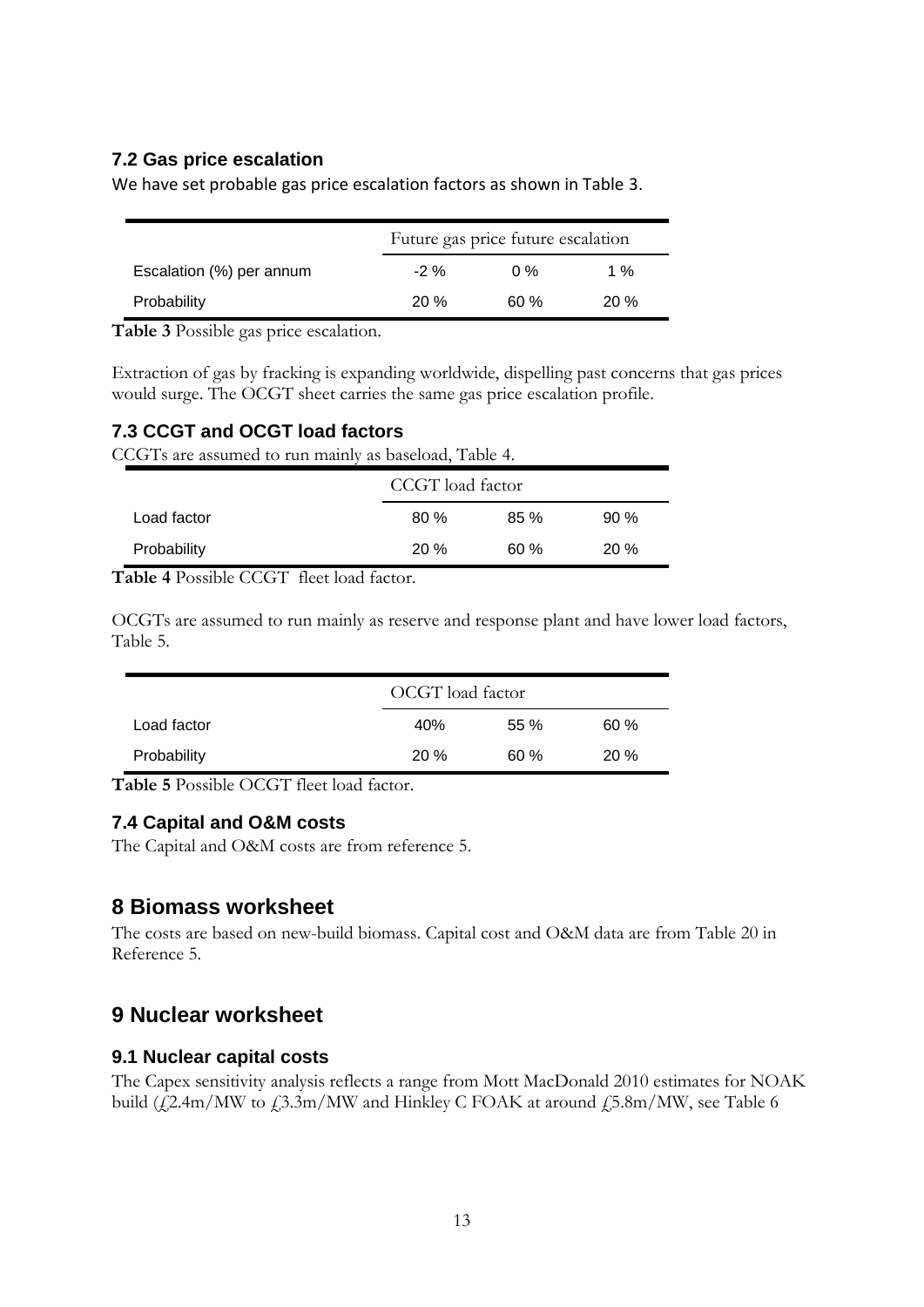| Possible nuclear capital costs |     |      |     |     |      |  |
|--------------------------------|-----|------|-----|-----|------|--|
| Capex (£m/MW)                  | 4.5 | 3.75 | 2.5 | 2.8 | 2.9  |  |
| Probability                    | 0.1 | 0.35 | 0.1 | በ 2 | 0.25 |  |

**Table 6** Possible nuclear capital costs.

#### <span id="page-13-0"></span>**9.2 Nuclear O&M costs**

Operation and Maintenance costs for nuclear vary from £78,000/MWh/yr (FOAK) down to £61,500/MWh/yr (NOAK), (reference 6). We have constructed a distribution around the NOAK costs, see Table 7.

|                 |       | Nuclear O&M costs |       |  |  |  |
|-----------------|-------|-------------------|-------|--|--|--|
| $O&M$ (£/MW/yr) | 55000 | 61500             | 65000 |  |  |  |
| Probability     | 0.25  | 0.5               | 0.25  |  |  |  |

**Table 7** Possible nuclear O&M costs..

#### <span id="page-13-1"></span>**9.3 Other nuclear costs**

**Waste storage:** The on-site waste storage cost (D23) is set at  $\frac{1}{2}$ .41/MWh s.o. (sent out) (calculated annually) from reference 6

**Fuel disposal:** The Final fuel disposal cost  $(D24)$  is set at  $f(0.45/MWh)$  s.o. (calculated at end of station life) from reference 6.

**Decommissioning** The worksheet shows that in present value terms, the cost of nuclear decommissioning is a very small proportion of the levelised cost. This implies that appropriate financial planning is needed to cover the cost of decommissioning e.g. via a liabilities fund.

# <span id="page-13-2"></span>**10 Onshore (Ons) and Offshore (Offs) worksheets (Wind generation)**

#### <span id="page-13-3"></span>**10.1 Capital costs**

**Offshore wind:** The capital costs of UK offshore wind farms is well reported and a simple Wikipedia query gives all the information we require. This is graphed in the 'Offshore wind capex' worksheet.

In reference 8 this survey is extended to include 76 offshore wind farms in European waters, indexing costs to 2012. Indexing the costs to 2017 the offshore wind capital cost in the 'Offs' worksheet is represented as shown in Table 8.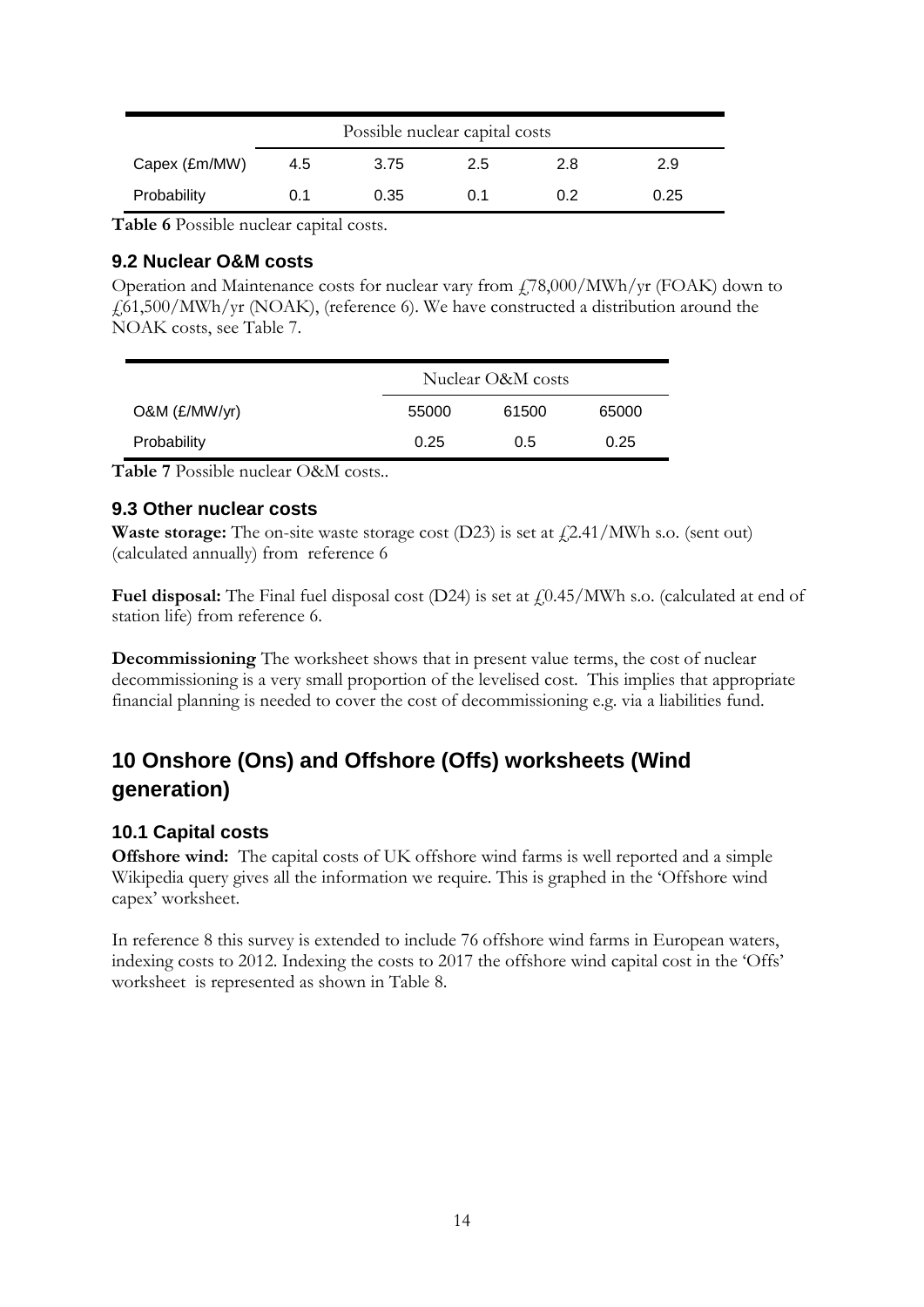| Possible future offshore wind farm capital costs |      |      |      |     |      |      |  |
|--------------------------------------------------|------|------|------|-----|------|------|--|
| Capex (£m/MW)                                    | 1.6  | 2.2  | 2.8  | 3.4 |      | 4.6  |  |
| Probability                                      | 0.01 | 0.05 | 0.24 | 0.4 | 0.24 | 0.06 |  |

**Table 8** Possible capital costs for offshore wind farms

**Onshore wind:** Although details of onshore wind farm size, likely production, benefits to the community and carbon dioxide savings are well documented, it is rare for the build cost to be published. But from time to time these figures are reported, and given the number of wind farms, we now have adequate data as shown in the 'Onshore Capex' worksheet

These are represented in the 'Ons' worksheet as a range of likely costs as given in Table 9.

|               | Possible future on shore wind farm capital costs |      |      |      |      |  |  |
|---------------|--------------------------------------------------|------|------|------|------|--|--|
| Capex (£m/MW) | 1.20                                             | 1.30 | 1.50 | 1.60 | 1.80 |  |  |
| Probability   | 0.06                                             | 0.24 | 0.41 | 0.24 | 0.05 |  |  |

**Table 9** Possible capital costs for onshore wind farms

#### <span id="page-14-0"></span>**10.2 The effect of ageing on offshore and onshore wind farms**

Two papers (Gordon Hughes: *The Performance of Wind Farms in the United Kingdom and Denmark*, REF, 2012, and I Staffel and R Green: *How does wind farm performance decline with age*? Renewable Energy 2014) have attempted to detect and quantify the drop of performance of the UK onshore wind fleet over time. Both agree there is a decline but differ in its magnitude. Staffel and Green report 1.6  $+/- 0.2$  % per annum, Hughes 5 to 13 % per annum; Staffel and Green also report a doubling of the decline rate after year 16. Either viewpoints of performance ageing will increase the levelised cost of these generation methods, but since there is no way at present of separating their likelihood they are both included with equal probability in the sensitivity analysis for levelised cost. Staffel and Green's acceleration at year 16 is included for both possible scenarios (see calculation method in the column headed ageing factor). Table 10 shows the range of parameters used in the onshore wind cost sensitivity analysis.

|             |                           | Possible on shore wind farm ageing factors |                            |               |                   |                |  |  |
|-------------|---------------------------|--------------------------------------------|----------------------------|---------------|-------------------|----------------|--|--|
|             | Staffel &<br>Green<br>Low | Staffel &<br>Green<br>Central              | Staffel &<br>Green<br>High | Hughes<br>Low | Hughes<br>Central | Hughes<br>High |  |  |
| Ageing p.a. | 0.014                     | 0.016                                      | 0.018                      | 0.05          | 0.09              | 0.13           |  |  |
| Probability | 0.075                     | 0.35                                       | 0.075                      | 0.075         | 0.35              | 0.075          |  |  |

**Table 10** Possible ageing factors for onshore wind farms

Only Hughes analysed offshore wind, and was hampered by lack of data. It is likely that the ageing effect offshore will be worse than onshore because of poor maintenance access. We have increased the observed onshore ageing effects by 30% to represent this accelerated ageing for offshore wind, see Table 11.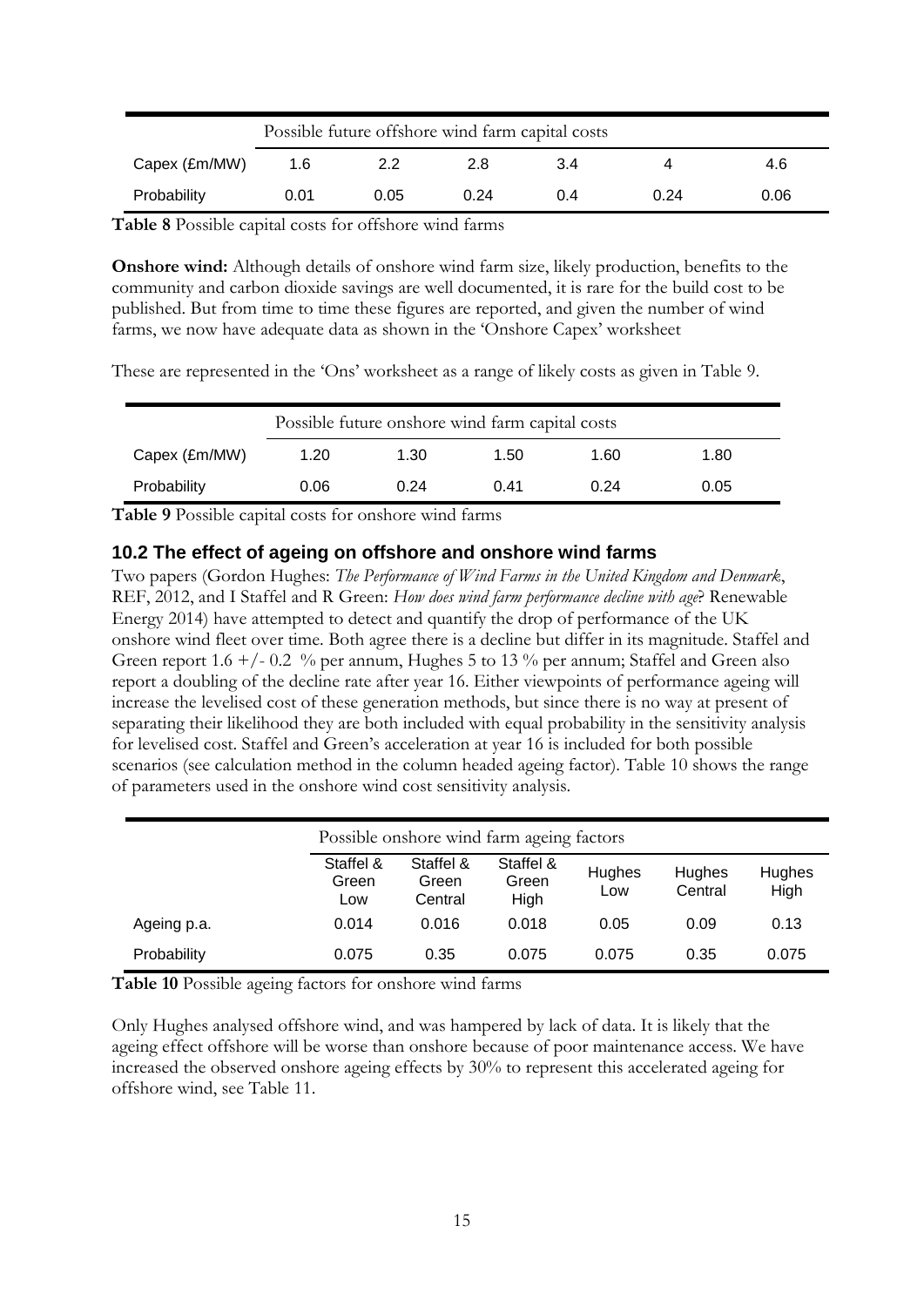| Possible offshore wind farm ageing factors |       |       |       |       |      |       |
|--------------------------------------------|-------|-------|-------|-------|------|-------|
|                                            | Α     | B     |       |       |      | F     |
| Ageing p.a.                                | 0.018 | 0.021 | 0.023 | 0.065 | 0.12 | 0.17  |
| Probability                                | 0.075 | 0.35  | 0.075 | 0.075 | 0.35 | 0.075 |

**Table 11** Possible ageing factors for offshore wind farms

#### The ageing effect is incorporated by multiplying the load factor by the ageing factor.

#### <span id="page-15-0"></span>**10.3 Wind load factors**

We have set the probable load factors for offshore wind farms as shown in Table 12.

|                      | Possible offshore wind farm load factors |      |      |      |      |  |
|----------------------|------------------------------------------|------|------|------|------|--|
| Load factor $(p.u.)$ | 0.3                                      | 0.35 | 0.39 | 0.41 | 0.43 |  |
| Probability          | 0.05                                     | 0.1  | 0.45 | 0.35 | 0.05 |  |

**Table 12** Possible load factors for offshore wind farms

(In 2016 5,344 MW of installed offshore wind generation delivered 13,525 GWh, a load factor of 29 %.–reference 9.

We have set the probable load factors for onshore wind farms as shown in Table 13.

| Possible onshore wind farm load factors |      |      |      |      |      |  |
|-----------------------------------------|------|------|------|------|------|--|
| Load factor $(p.u.)$                    | 0.20 | በ 24 | 0.25 | 0.26 | 0.28 |  |
| Probability                             | 0.15 | 0.3  | በ 4  | O 1  | 0.05 |  |

**Table 13** Possible load factors for onshore wind farms

(In 2015 9,085 MW of installed onshore wind generation delivered 22,423 GWh, a load factor of 25 %.–reference 9.

# <span id="page-15-1"></span>**11 Solar worksheet**

This is a new worksheet. The levelised cost method is unchanged. Three main sensitivities are considered: load factor, capital cost and ageing.

### <span id="page-15-2"></span>**11.1 Load factor**

Table 14 shows a range of observed solar capacity factors, together with possible probabilities. These are load factors seen at the terminals of the local grid transformer (ground–mounted) or the consumers meter terminals (roof-top); further losses in the distribution system could decrease delivery to the transmission system. depending on the distribution load when solar is generating. Of course, renewable generation embedded in the distribution system could 'backoff' the distribution load).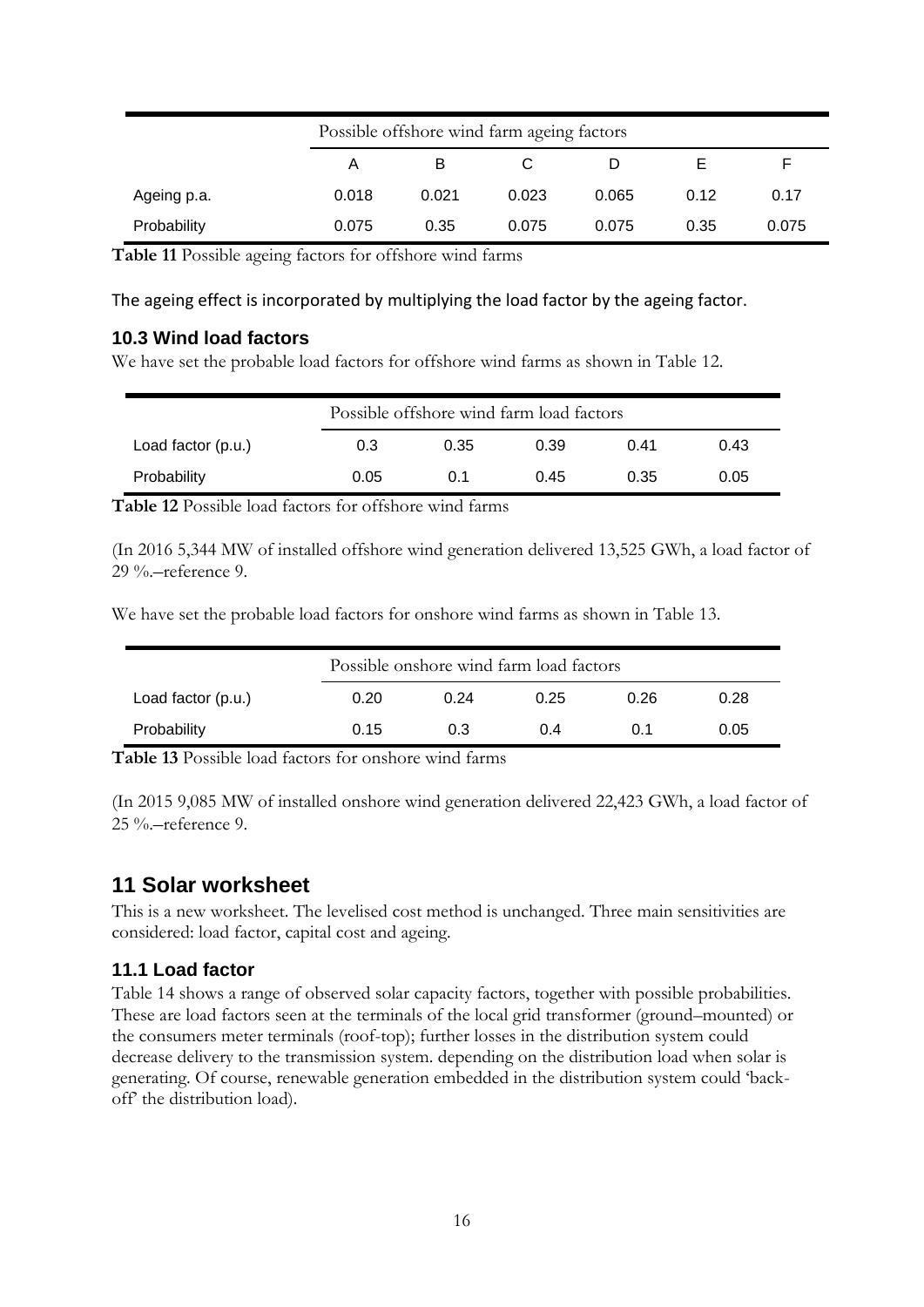|                    | Possible solar load factors |       |      |      |      |
|--------------------|-----------------------------|-------|------|------|------|
| Load factor (p.u.) | 0.08                        | 0.085 | 0.09 | 0.11 | 0.13 |
| Probability        | 0.15                        | 0.3   | 0.4  | 0.1  | 0.05 |

**Table 14** Possible capacity factors for solar farms

#### <span id="page-16-0"></span>**11.2 Capital cost**

Based on figures extracted from the report produced by KPMG–reference 12. Table 15 shows likely capital cost.

|               | Possible solar capital costs |       |       |  |  |
|---------------|------------------------------|-------|-------|--|--|
| Capex (£m/MW) | £0.91                        | £0.84 | £0.77 |  |  |
| Probability   | 0 2                          | 0.6   | 0.2   |  |  |

**Table 15** Possible capital cost of solar farms. See

#### <span id="page-16-1"></span>**11.3 Ageing factor**

Based on reference 13, Table 16 shows the likely ageing factors per annum for solar generation used in this study.

|                             |          | Possible solar ageing factors |     |  |  |  |
|-----------------------------|----------|-------------------------------|-----|--|--|--|
| Ageing factor (% per annum) | $0.5 \%$ | 1 %                           | 2%  |  |  |  |
| Probability                 | 0 1      | 0 R                           | 0.3 |  |  |  |

<span id="page-16-2"></span>**Table 16** Possible ageing factors for solar farms.

# **12 Integration costs**

The information in this section is relevant to Onshore Wind, Offshore Wind and Solar generation.

**Balancing costs** We have not been able to make our own estimates of extra generation revenue costs so reliance has been placed on a Parsons Brickerhoff paper of some years ago (reference 10) which gives an extra levelised cost of  $f_{1.16}/MWh$ . These are the costs of flexing fossil-fuelled and hydro plant to accommodate variations in the output of intermittent plant, without which unacceptable variations in frequency would occur. This would include part load running of fossil and hydro plant, cold, warm and hot start-ups etc. Total system cost studies using a daily load curve program like GOAL are required to give reasonable confidence in a figure for the GB system, but these are beyond he scope of the present study work.

However, assuming the  $\frac{\mu}{16}$  MWh in 2011 was a reasonable estimate, adjusting for fuel cost would reduce this to between  $\frac{\ln(10)}{N}$  and  $\frac{\ln(12)}{N}$ . This was calculated on the basis that with coal at 25p/therm and gas at 68p/therm assumed in 2011, and that between 25% and 50% of the flexibility would be provided by coal. Looking at a NOAK in 2030, say, there would be no coal stations and gas would be costed at 35p/therm, so the costs of fuel would be reduced by between 25% and 40%.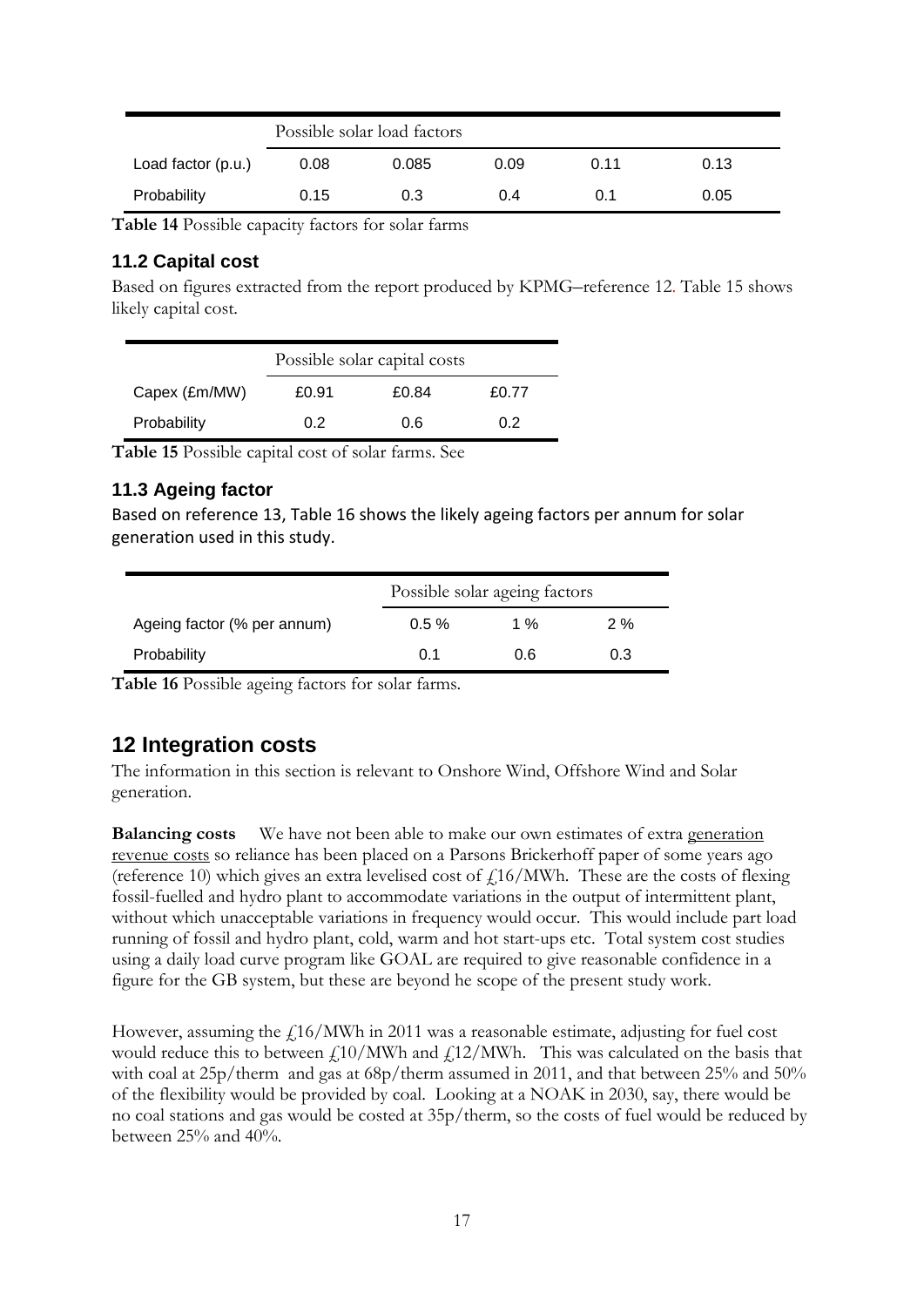No account has been taken of the costs of the increase in renewable penetration forecast in FES17 (reference 11) for future years. At low penetrations, much of the flexibility could be provided by governor action at fossil-fuelled generation. As the percentage of flexible generation reduces, there will be an ever greater need for part loading, and hot, warm, and cold starts, and less than optimal use of pumped storage.

Also, no account has been taken of extra maintenance costs that will be incurred by flexing fossil-fuelled plant.

A figure of  $f<sub>10</sub>/MWh$  (Cell H24) has been used in the 2017 studies for extra generation revenue costs, but it should be recognized that this figure could be significantly higher if these other costs mentioned above could be estimated.

**Back-up generation** The same level of contribution as thermal plant to Security of Supply is assumed to be provided by OCGTs costing  $f(0.32\text{m}/\text{MW})$  of Capex. Wind generation was given a credit of 8% installed capacity as in the EOn submission to the House of Lords Inquiry. Only capital charges are included. This is the same as on-shore wind.

**Transmission** The extra cost of transmission to connect generation in the north of Scotland to the main load centres in the south of England is taken to be the same as for on-shore. That is, the capital cost of off-shore transmission is contained within the total capital cost of the project.

# <span id="page-17-0"></span>**13 Onshore wind capex and Offshore wind capex worksheets**

<span id="page-17-1"></span>The worksheets *Ons* and *Offs* give data tables and charts for capital costs of wind generation.

### **14 Load factor cost impact worksheet**

<span id="page-17-2"></span>This worksheet gives data and a chart for the effect on levelised cost of changes in load factor.

# **15 Calibrate worksheet**

This worksheet compares levelised cost values from a 2013 DECC report with values from the IESIS spreadsheet using the same input data - Worksheet Table 1. This shows close correlation indicating that the basic algorithms used are similar. Worksheet Table 2 makes a comparison between DECC and IESIS values with modified input in the later spreadsheet. This worksheet has not been altered since its original issue in 2016.

# <span id="page-17-3"></span>**16 Validation analysis for the levelised cost estimates**

### <span id="page-17-4"></span>**16.1 Basic definition of levelised cost**

The levelised cost is a discounted average cost per unit of energy over an investment period.

The levelised cost of energy–*LCOE* is calculated using Expression (1):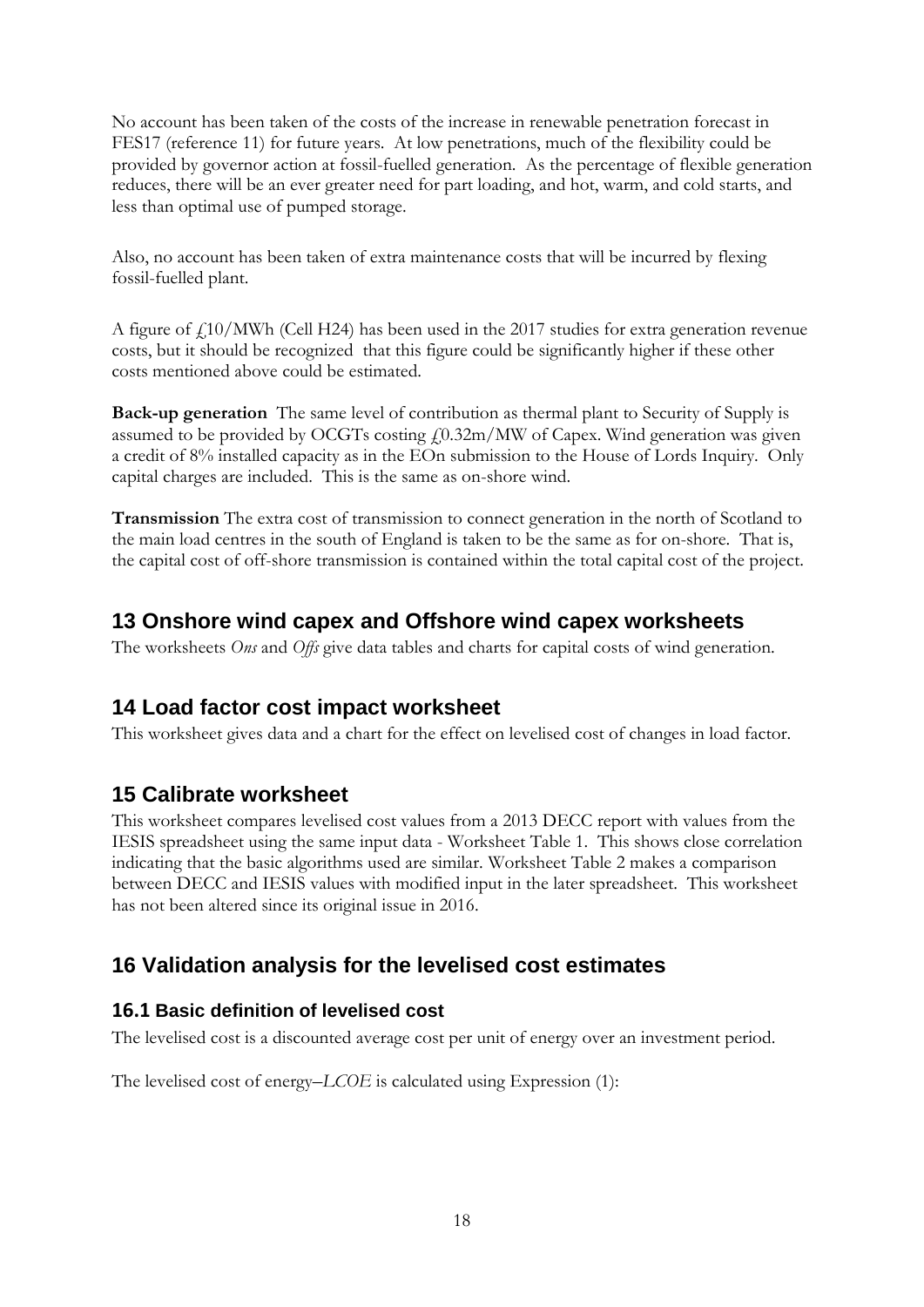$$
LCOE = \frac{\sum_{i=1}^{n} \frac{I_{t} + M_{t} + etc}{(1+r)^{t}}}{\sum_{i=1}^{n} \frac{E_{t}}{(1+r)^{t}}}
$$
(1)

where:

*n* is the number of years of the investment period *t* is one of the years during period *n I<sup>t</sup>* is the cost of the investment in year *t M<sup>t</sup>* is the cost of operation and maintenance in year *t*

*etc* represent costs from other sources in year *t* e.g. fuel cost, cost of backup generation

 $E_t$  is the number of Megawatt hours generated by the facility during year  $t$ 

*r* is the discount rate

That is, for each year of the investment period the costs are calculated and discounted. The sum of the costs for all years is then established. This is divided by the sum of the energy generated over the *n* years also discounted to present value. The discounting of the energy takes account of the change in value of the energy over the period.

The following process was used to calculate the cost probabilities:

- 1. A selection of the input variables were chosen as being dominant.
- 2. Values for each of these variables representing low, central and high estimates were defined and corresponding probabilities assigned to them.
- 3. The number of combinations *N* of variables and probability is:  $N = n_p^{\nu}$  where  $n_p$  is the number of probabilities per variable and  $\nu$  is the number of variables.
- 4. For example with 4 variables and 3 probabilities per variable  $N = 3^4 = 81$
- 5. The levelised cost for each combination is calculated
- 6. Each of the combinations is associated with *v* probabilities. Say with 4 variables there would be four probabilities  $p_1$ ,  $p_2$ ,  $p_3$ ,  $p_4$ . The combined probability  $p_v$  for a combination of variable values is calculated as:  $p_v = p_1 x p_2 x p_3 x p_4$
- 7. The *N* values of levelised cost and corresponding  $p_v$  probabilities are set up in an ordered list from lowest to highest cost.
- 8. The cumulative probability for each item in the ordered list is calculated as the sum of the probabilities for all the costs less than and equal to the item.
- 9. Levelised cost against cumulative probability is then plotted.

#### <span id="page-18-0"></span>**16.2 General validity of the levelised cost model**

There are many limitations to the use of Equation (1). It is a useful approximate method of comparing the costs of different types of generation assuming that the generation can be run at its maximum possible load factor i.e. it is not constrained by the load curve or the running of other plant. A more thorough method of comparing types of generation and plant mix is to run Total System Cost studies for various combinations of plants.

#### <span id="page-18-1"></span>**16.3 The individual cost items (***It Mt etc.***)**

 $(1+r)^{t}$ <br>  $E_{t}$ <br>  $(1+r)^{t}$ <br>  $E_{t}$ <br>
(1+r)<sup>†</sup><br>
so f the investment period *n*<br>
stiment in year *t*<br>
on and maintenance in year the other sources in year *t* e.<br>
gawatt hours generated b<br>
the investment period the<br>
is the It is most important that the all contributory costs are included when using Equation (1). As noted in Section 12, the DTI and Parsons Brinkerhoff estimates do not appear to include all cost items in their final figures, although the existence of these costs is recognised in the text. There is some confidence that the estimates from the spreadsheet do include all the main costs but there is much uncertainty about the values used for the cost items.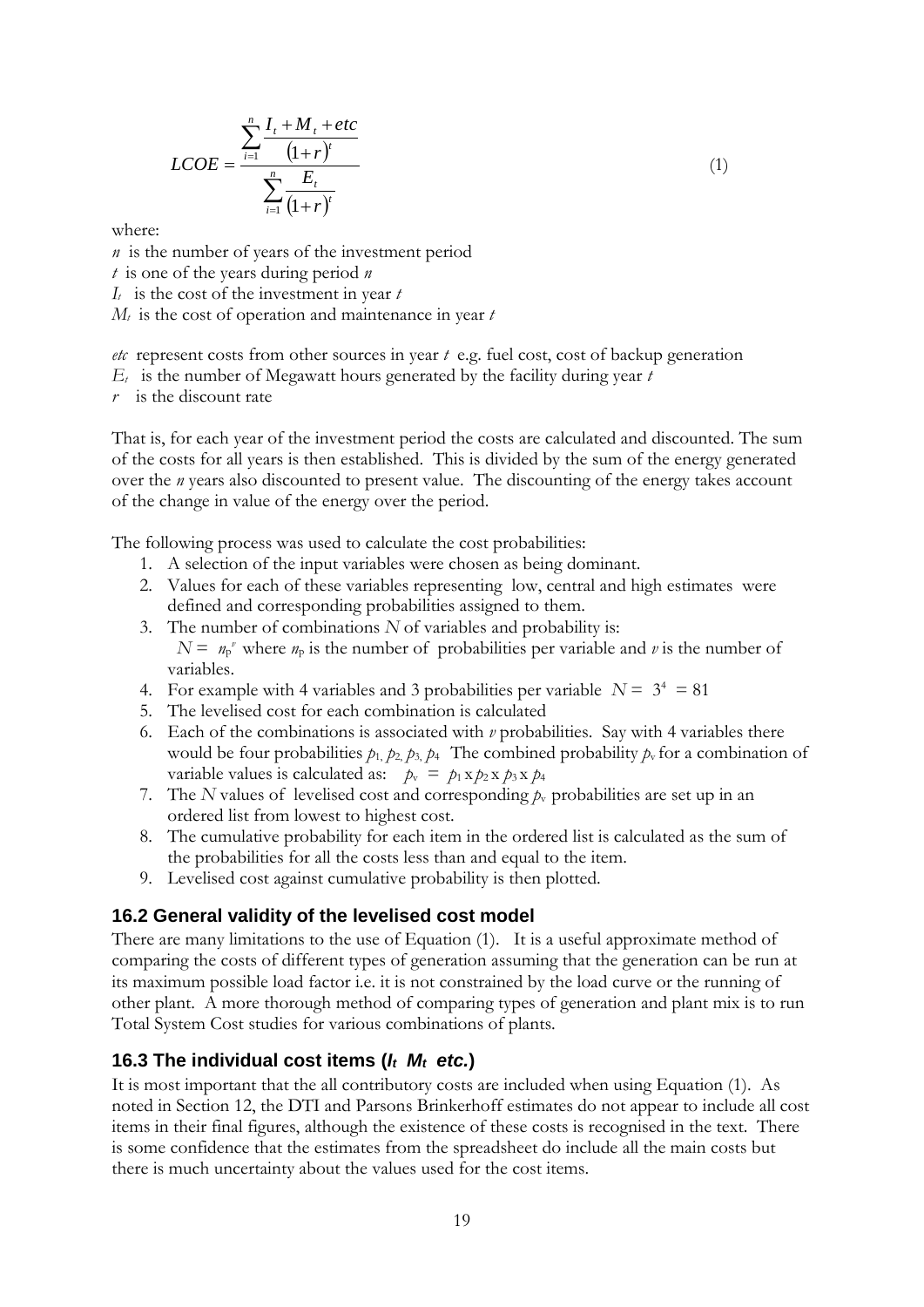#### <span id="page-19-0"></span>**16.4 Validity of the probability approach**

A significant amount of judgement was used to establish the values of probability and in choosing the key variables used. In principle, accuracy of prediction could be improved by increasing the numbers of key variables and probabilities but, in view of the shortage of data for establishing the values of the data variables and the probabilities, such refinement may not achieve better outcomes.

#### <span id="page-19-1"></span>**16.5 Overall validation assessment**

Because of the limitations of the levelised cost approach and uncertainty about the data, the cost predictions presented here will tend to give only broad indication of trends rather than accurate predictions. The important feature of the model is that an attempt has been made to include all the factors that affect the cost of generation